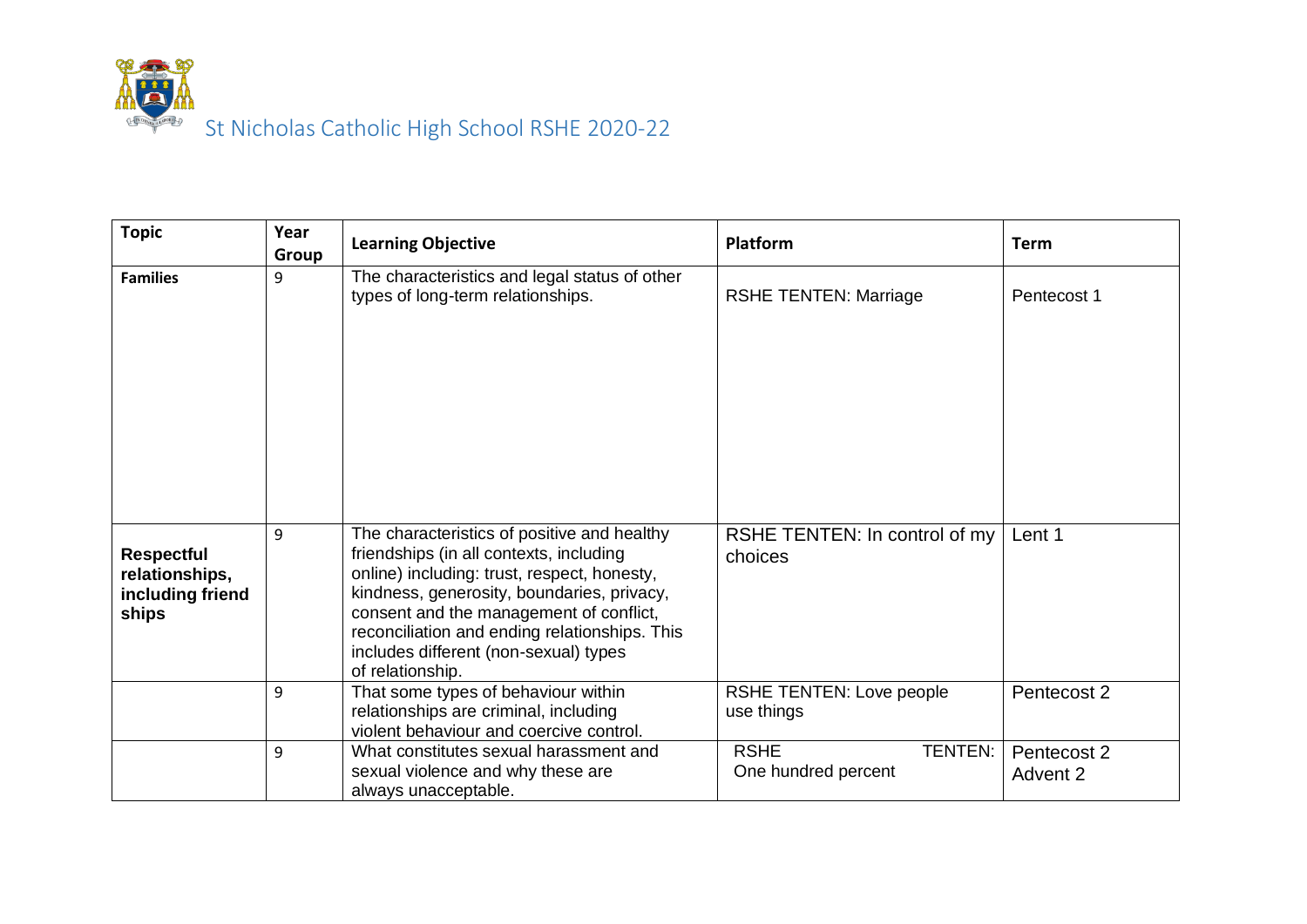

| <b>Online and Media</b>  | 9<br>9 | The legal rights and responsibilities regarding<br>equality (particularly with reference to the<br>protected characteristics as defined in the<br>Equality Act 2010) and that everyone is unique<br>and equal.<br>What to do and where to get support to report<br>material or manage issues online. | <b>RSHE TENTEN: Vision</b><br>RSHE TENTEN: Knowing my<br><b>Rights and Responsibilities</b> | Lent 2      |
|--------------------------|--------|------------------------------------------------------------------------------------------------------------------------------------------------------------------------------------------------------------------------------------------------------------------------------------------------------|---------------------------------------------------------------------------------------------|-------------|
|                          | 9      | That specifically sexually explicit<br>material e.g. pornography presents a distorted<br>picture of sexual behaviours, can damage the<br>way people see themselves in relation to<br>others and negatively affect how they behave<br>towards sexual partners.                                        | RSHE TENTEN: Love people<br>use things                                                      |             |
| <b>Being safe</b>        | 9      | The concepts of, and laws relating to,<br>sexual consent, sexual<br>exploitation, abuse, grooming,<br>coercion, harassment, rape,<br>domestic abuse, forced<br>marriage, honour-based violence<br>and FGM, and how these can<br>affect current and future<br>relationships.                          | <b>RSHE TENTEN: One Hundred</b><br>Percent                                                  | Pentecost 2 |
| Intimate and             | 9      | How to recognise the characteristics and                                                                                                                                                                                                                                                             | RSHE TENTEN: The search for                                                                 | Advent 2    |
| sexual<br>relationships, |        | positive aspects of healthy one-to-one intimate<br>relationships, which include mutual respect,                                                                                                                                                                                                      | love/Use things love people                                                                 |             |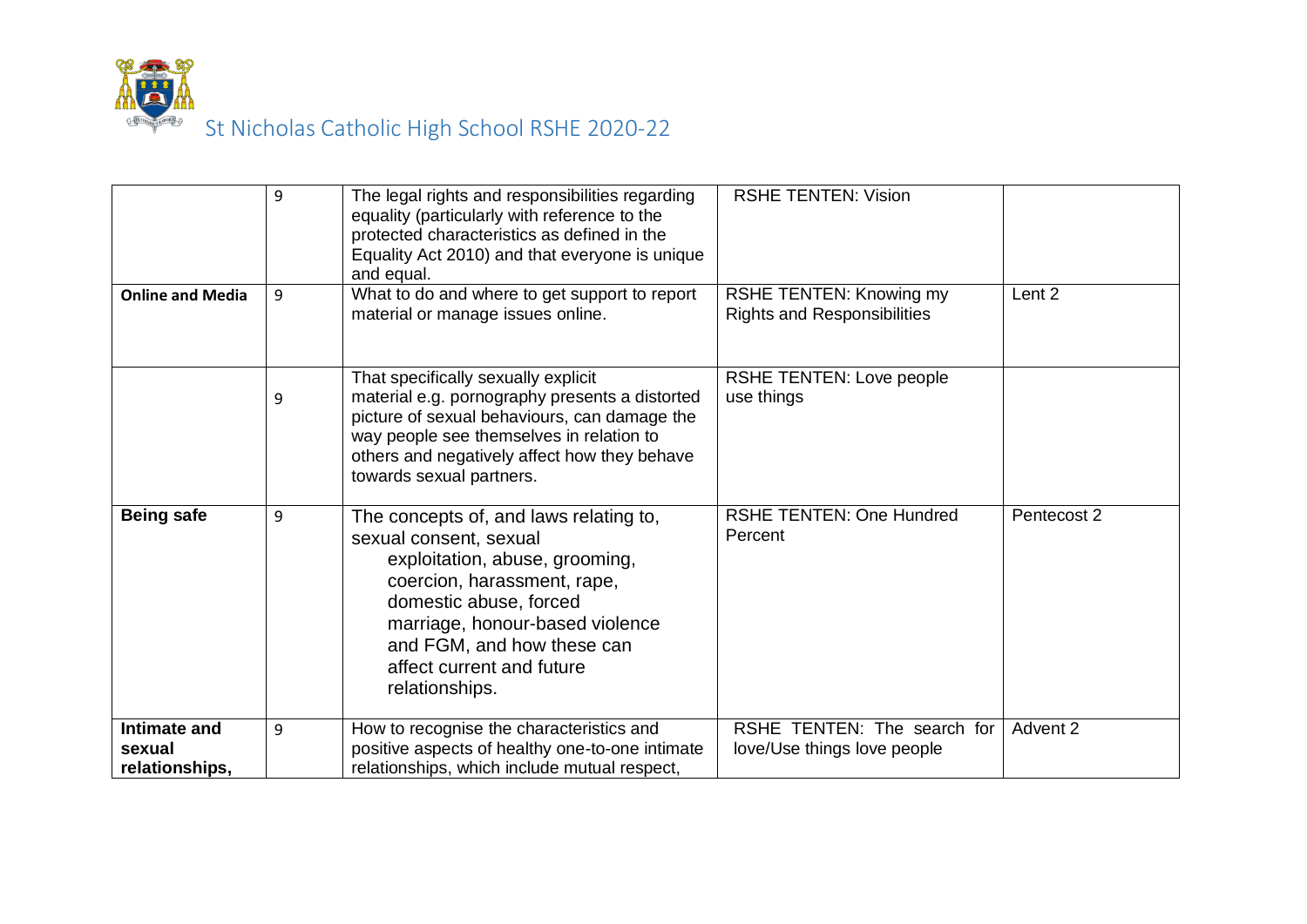

| including                             |   | consent, loyalty, trust, shared interests and                                                                                                                                                                                                                                                         |                                                    |                                 |
|---------------------------------------|---|-------------------------------------------------------------------------------------------------------------------------------------------------------------------------------------------------------------------------------------------------------------------------------------------------------|----------------------------------------------------|---------------------------------|
| sexual health                         | 9 | outlook, sex and friendship.<br>That there are a range of strategies for<br>identifying and managing sexual pressure,<br>including understanding peer pressure,<br>resisting pressure and not pressurising others.                                                                                    | <b>RSHE TENTEN: Feelings</b>                       | Lent 1                          |
|                                       | 9 | The facts about reproductive health, including<br>fertility (Year 11 Hormones topic), and the<br>potential impact of lifestyle on fertility for men<br>and women and menopause (Yr 11<br>hormones).                                                                                                   | <b>RSHE TENTEN: Fertility and</b><br>contraception | Lent <sub>2</sub>               |
|                                       | 9 | The facts about the full range of contraceptive<br>choices, efficacy and options available (Year<br>11 hormones topic).                                                                                                                                                                               | RSHE TENTEN: Fertility and<br>Contraception        | Lent <sub>2</sub>               |
|                                       | 9 | How the use of alcohol and drugs can lead to<br>risky sexual behaviour.                                                                                                                                                                                                                               | PSHCE - Year 1                                     | Pentecost 1                     |
| Mental wellbeing                      | 9 | Common types of mental ill health (e.g. anxiety<br>and depression).                                                                                                                                                                                                                                   | <b>PSHCE Year 1</b>                                | Lent 1                          |
| <b>Physical health</b><br>and fitness | 9 | The characteristics and evidence of<br>what constitutes a healthy lifestyle, maintaining<br>a healthy weight, including the links between<br>an inactive lifestyle and ill health, including<br>cancer and cardio- vascular ill-health (Yr 9<br>non-communicable disease and Yr 10 mass<br>transport) | Science - Non-communicable<br>disease              | Varies - see<br>dept schedule   |
| <b>Healthy eating</b>                 | 9 | how to maintain healthy eating and the<br>links between a poor diet and health risks<br>(Yr 8 digestion and Yr 9 non-<br>communicable disease), including tooth                                                                                                                                       | Science - NCD                                      | Varies $-$ see<br>dept schedule |